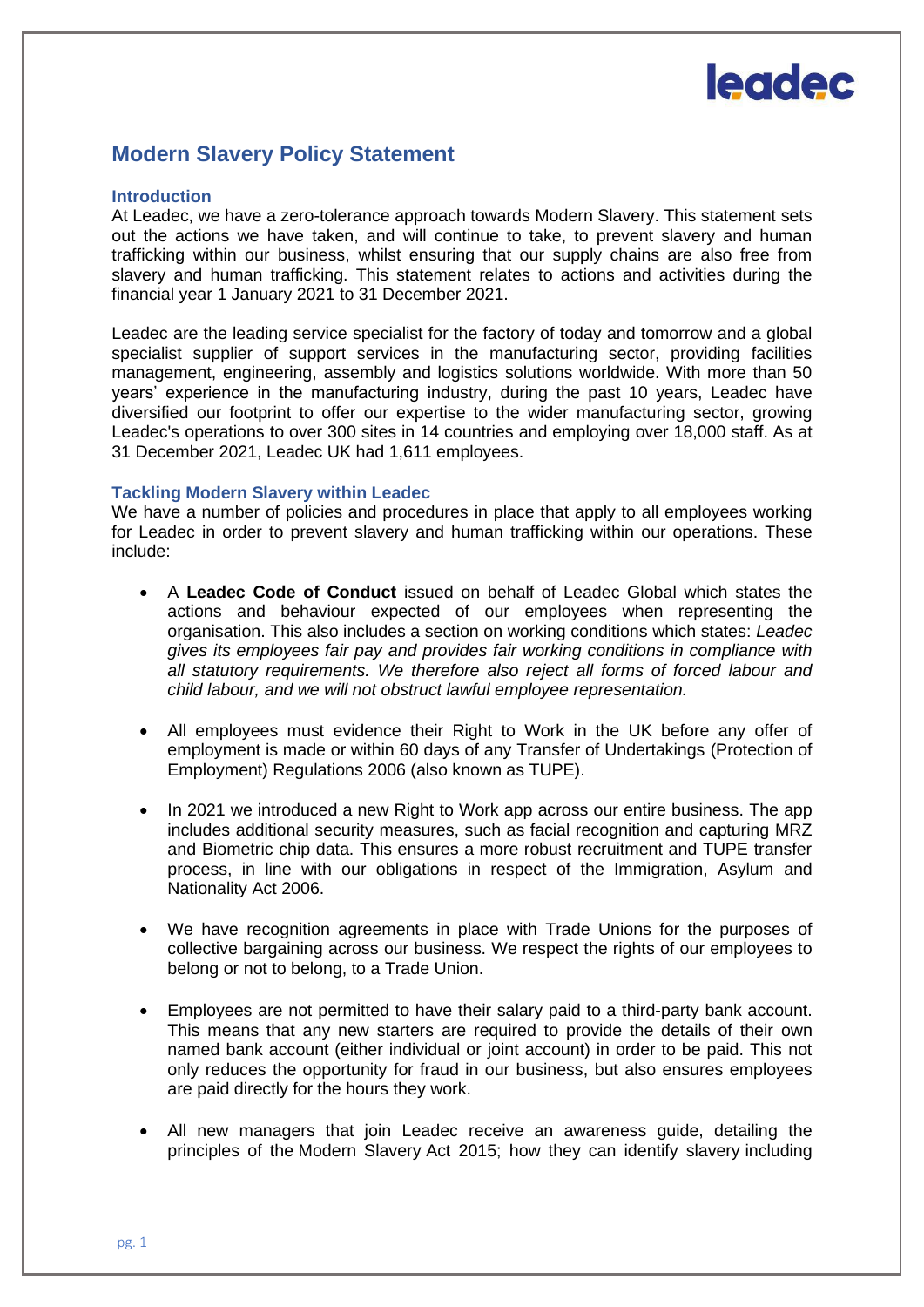

warning signs and indicators; how to escalate any concerns and the external support available, including the Modern Slavery Helpline.

- In 2021, the HR team delivered workshops on to all Leadec Supervisors and Managers, explaining Modern Slavery, the frequent indicators/signs within the workplace and how to escalate concerns, further reinforcing the focus on ensuring individuals (agency staff and employees) are not exploited whilst working for Leadec.
- We also updated our right to work policies, following the UK leaving the European Union and the introduction of the EU Settlement Scheme.

In addition to the above, we also have a **Whistleblowing Policy** in place which provides a framework for all employees, ex-employees, consultants, agency workers, work experience and contractors to raise concerns where they identify any potential signs of slavery, human trafficking or other human rights abuses. This can be reported directly to Leadec's Compliance Officer or the HR Department. In 2022, we will engage an independent and external whistleblowing service provider, which will establish a safe and confidential reporting system allowing individuals to speak up and report concerns to the Leadec Board of Management.

## **Tackling Modern Slavery within Leadec's Supply Chain**

Leadec sources goods and services from an extensive network of suppliers that are predominantly purchased through organisations situated in the United Kingdom. The diversity of these suppliers presents challenges in efficiently and effectively assessing and addressing supply chain related issues such as human rights.

In addressing all risks including slavery and human rights within our supply chain, Leadec introduced in 2018, a strategic approach to supplier management, as part of this process our supply chain will be categorised according to their strategic importance to the company.

Those suppliers identified as Tier 1 suppliers will be our primary focus, these are organisations with have a significant impact upon the quality of goods and or services we use in undertaking our business.

As part of the Leadec Supplier Relationship Program suppliers will be managed actively in accordance with their respective tier status. There are agreements in place with the suppliers which range from framework agreements through and standard terms of purchase. It is a requirement during the onboarding process for suppliers to accept the Leadec Conditions of Purchase. Leadec communicates the standards expected of its suppliers through a variety of means including but not limited to supplier assessments, supplier selection, direct interaction, emails and through the Corporate website.

Leadec onboard suppliers using an established cloud based, for a supplier to become a partner to Leadec they undergo assessments and selection based on the criticality of the goods and or services being provided. These processes require the evidence of quality systems and other certification including Modern Slavery statements.

Supplier applications are reviewed and scored by the Leadec Procurement team, only after satisfactory scoring is reached are suppliers added to the supply chain.

If we become aware of any slavery or human trafficking concerns, we reserve the right to suspend and ultimately deselect suppliers if the concerns are not addressed in an acceptable timeframe dictated by Leadec.